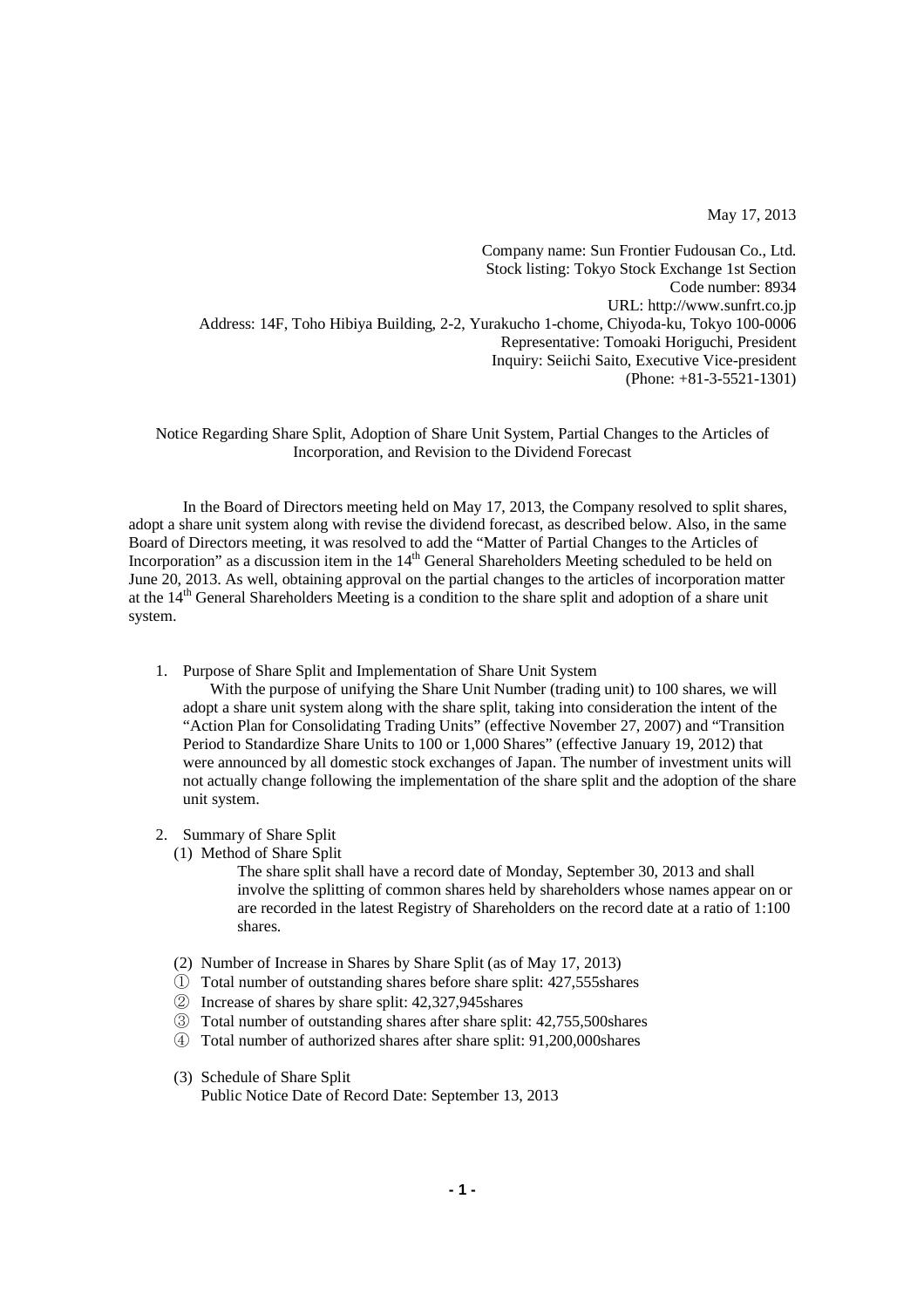Record Date: September 30, 2013 Effective Date: September: October 1, 2013

- 3. Adoption of the Share Unit System
	- (1) Number of Share Units that will be Newly Established On the Effective Date of the Share Split which is Tuesday, October 1, 2013, a Share Unit System will be adopted and the number of share units will be 100 shares.
	- (2) Schedule for Establishment of New System Effective Date: October 1, 2013

## (NOTE)

Along with adopting the above Share Unit System, the trading unit on the Tokyo Stock Exchange will also change from 1 share to 100 shares on Thursday, September 26, 2013.

4. Partial Changes to the Articles of Incorporation

(1)Changes to the Articles of Incorporation

The necessary changes relating to the share split and adoption of the share unit system will be carried out as follows, taking into consideration the intent of the "Action Plan for Consolidating Trading Units" (effective November 27, 2007) and "Transition Period to Standardize Share Units to 100 or 1,000 Shares" (effective January 19, 2012) that were announced by all domestic stock exchanges of Japan with the purpose of unifying the Share Unit Number (trading unit) to 100 shares.

- ① The Company shall make changes to Article 6 (Total Number of Authorized Shares) of the current articles of incorporation to increase the total number of authorized shares in proportion to the share split ratio.
- ② The Company shall newly establish proposed Article 8 (Share Units) to adopt the share unit system at the same time as the share split in order to make the share unit 100 shares.
- ③ To determine the rights of shareholders with less than one share unit, the Company shall newly establish proposed Article 9 (Rights Regarding Shares Less than One Unit) and proposed Article 10 (Demand for Sale of Shares Less than One Unit).
- ④ Due to the new establishment of proposed Article 6 and proposed Article 8 to proposed Article 10, necessary renumbering of the Articles will be done.
- ⑤ In order to establish the effective date of these changes to the Articles of Incorporation, Article 1 will be newly established in the Supplementary Provisions.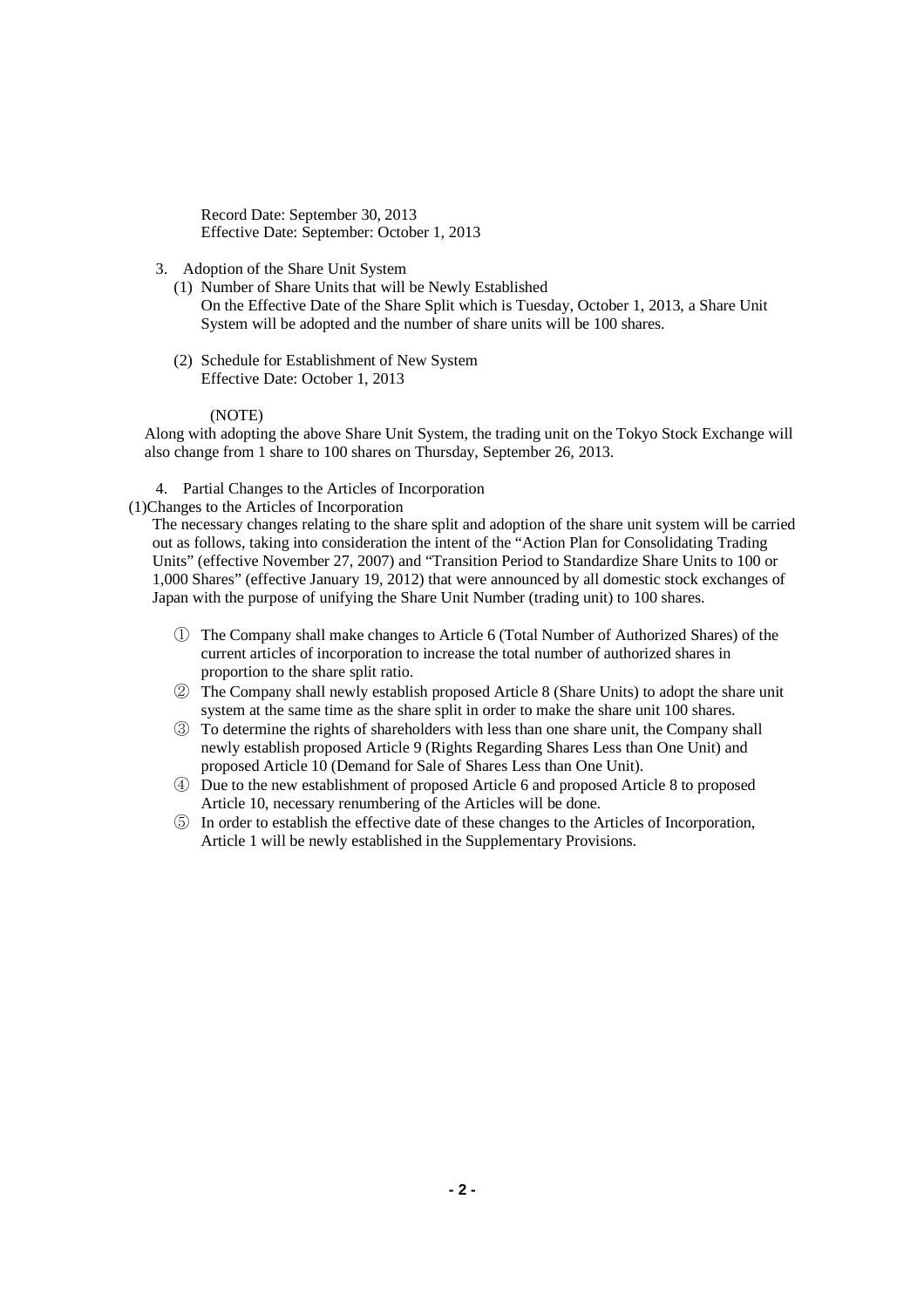## (2)Description of Changes

The description of the changes are as follows.

|                                            | (Changes are underlined)                                          |  |  |  |
|--------------------------------------------|-------------------------------------------------------------------|--|--|--|
| <b>Current Articles of Incorporation</b>   | <b>Proposed Changes</b>                                           |  |  |  |
| (Total Number of Authorized Shares)        | (Total Number of Authorized Shares)                               |  |  |  |
| Article 6<br>The Company's total number of | The Company's total number of<br>Article 6                        |  |  |  |
| authorized shares shall be 912,000 shares. | authorized shares shall be 91,200,000                             |  |  |  |
|                                            | shares.                                                           |  |  |  |
| Article 7<br>(Omitted)                     |                                                                   |  |  |  |
|                                            | Article 7<br>(No Change)                                          |  |  |  |
| (Newly Established)                        |                                                                   |  |  |  |
|                                            | (Share Units)                                                     |  |  |  |
|                                            | Article 8<br>The Company's Share Units shall be                   |  |  |  |
|                                            | 100 shares.                                                       |  |  |  |
| (Newly Established)                        |                                                                   |  |  |  |
|                                            | (Rights Regarding Shares of Less than One Unit)                   |  |  |  |
|                                            | Article 9 The Company's shareholders shall not                    |  |  |  |
|                                            | exercise rights except for those listed                           |  |  |  |
|                                            | below regarding the shares they possess<br>of less than one unit. |  |  |  |
|                                            | (1) Rights stipulated in each item of                             |  |  |  |
|                                            | Paragraph 2 of Article 189 of the                                 |  |  |  |
|                                            | Company Act.                                                      |  |  |  |
|                                            | (2) Rights to claim based on the provisions                       |  |  |  |
|                                            | of Paragraph 1 of Article 166 of the                              |  |  |  |
|                                            | Company Act.                                                      |  |  |  |
|                                            | (3) Rights to be allotted the shares for                          |  |  |  |
|                                            | subscription and share options for                                |  |  |  |
|                                            | subscription according to the number of                           |  |  |  |
|                                            | shares a shareholder possesses.                                   |  |  |  |
|                                            | (4) Rights to claim established in the next                       |  |  |  |
|                                            | Article.                                                          |  |  |  |
| (Newly Established)                        |                                                                   |  |  |  |
|                                            | (Demand for Sale of Shares Less than One Unit)                    |  |  |  |
|                                            | Article 10 Based on the rules of the stock handling,              |  |  |  |
|                                            | shareholders of the Company may                                   |  |  |  |
|                                            | request to sell the number of shares                              |  |  |  |
|                                            | necessary to add to currently owned                               |  |  |  |
|                                            | shares to make the number of shares to a                          |  |  |  |
|                                            | share unit.                                                       |  |  |  |
| Article 8 - Article 40<br>(Omitted)        |                                                                   |  |  |  |
|                                            | Article 11 – Article 43<br>(Unchanged)                            |  |  |  |
| (Newly Established)                        |                                                                   |  |  |  |
|                                            | <b>Supplementary Provision</b>                                    |  |  |  |
|                                            | The effective date of these changes to the Articles               |  |  |  |
|                                            | of Incorporation will be October 1, 2013. In                      |  |  |  |
|                                            | addition, this Supplementary Provision shall be                   |  |  |  |
|                                            | deleted after the effective date has passed.                      |  |  |  |